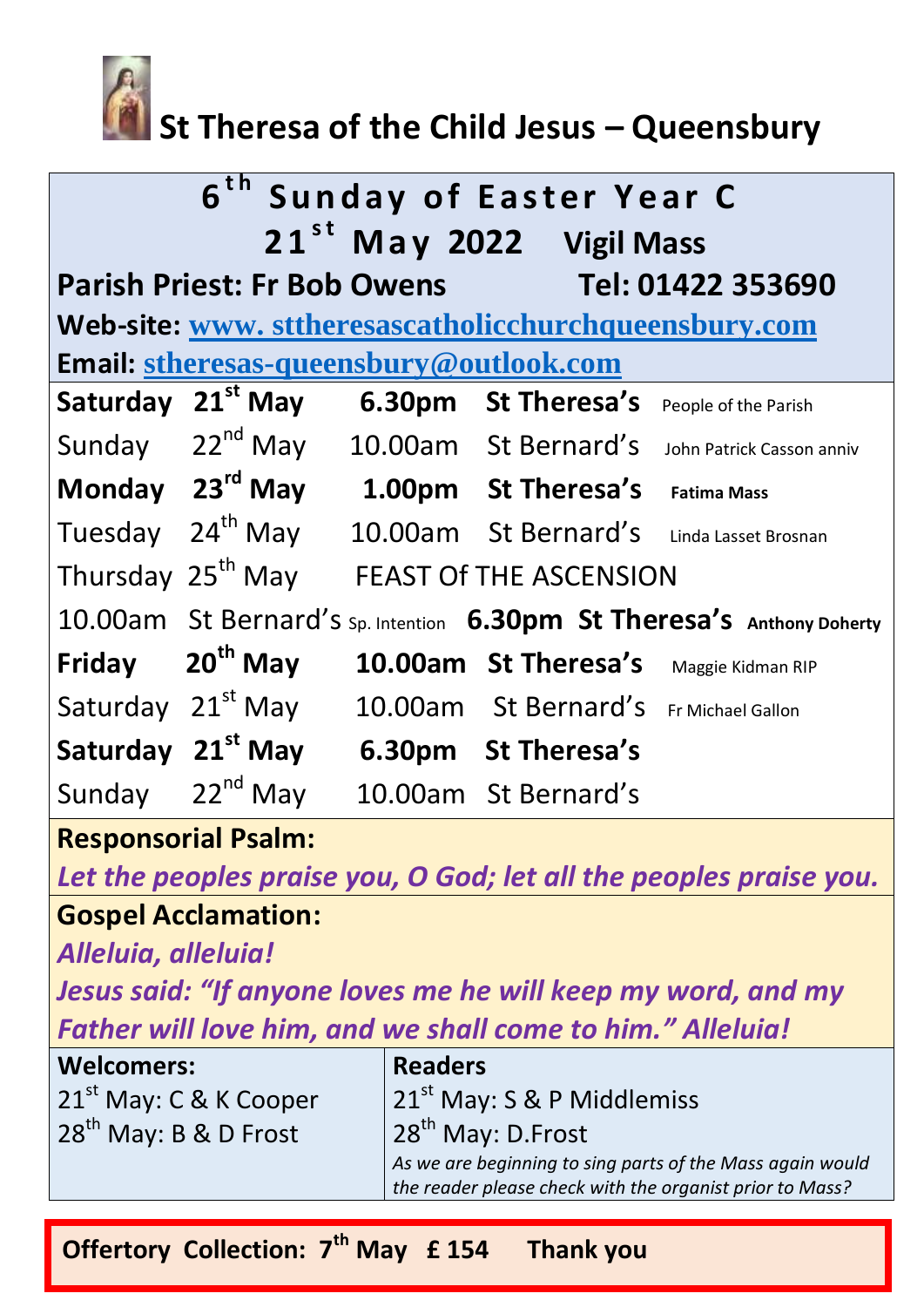

**The Pope's Prayer Intention for May –** for faith filled young people. We pray for all young people, called to live life to the fullest; may they see in Mary's life the way to listen, the depth of discernment, the courage that faith generates and the dedication to service.

**Please keep in mind all those who are in need in our prayers for whatever reason especially St Theresa's** - Inge Parkinson, the Hales family, Anne-Marie, Noah Brown and family, Sophie Middlemiss, Betty Mackrill , Cath & David Hodgson, Madelaine Hickinson, Gerard Coyne, Sam Rose, Canon Joe Taylor and many special intentions. **St Bernard's** – Barbara McDonald, Jean Barraclough, Francis Marshall and Dave Sutcliffe. **Those who have died recently**: Frank Mackrill

**Those whose anniversaries occur about this time**:



It is with great sadness that I have to put Frank Mackrill's death

on the bulletin. He died on Monday afternoon with his family

 around him. RIP to a true gentleman who was a dedicated Catholic and an example to us all.

## **ST. THERESA'S PARISH EVENTS**

*Week beginning 23rd May*



i<br>L

**FATIMA MASS** – Monday 1pm followed by tea & biscuits.

**There will be tea/ coffee in the Church Hall after Mass.** 

**Church Cleaning: week ending 3rd June**

Kath Mundy & Maureen Holmes

**Flower arrangements: 27th May**



Cath Cooper & Pat Wrightson

2.30 – 3.30pm **Craft Group** –Tuesday at 1.30pm. Contact Cath Cooper for further information 01274 882988

**SINGING**: Monday-

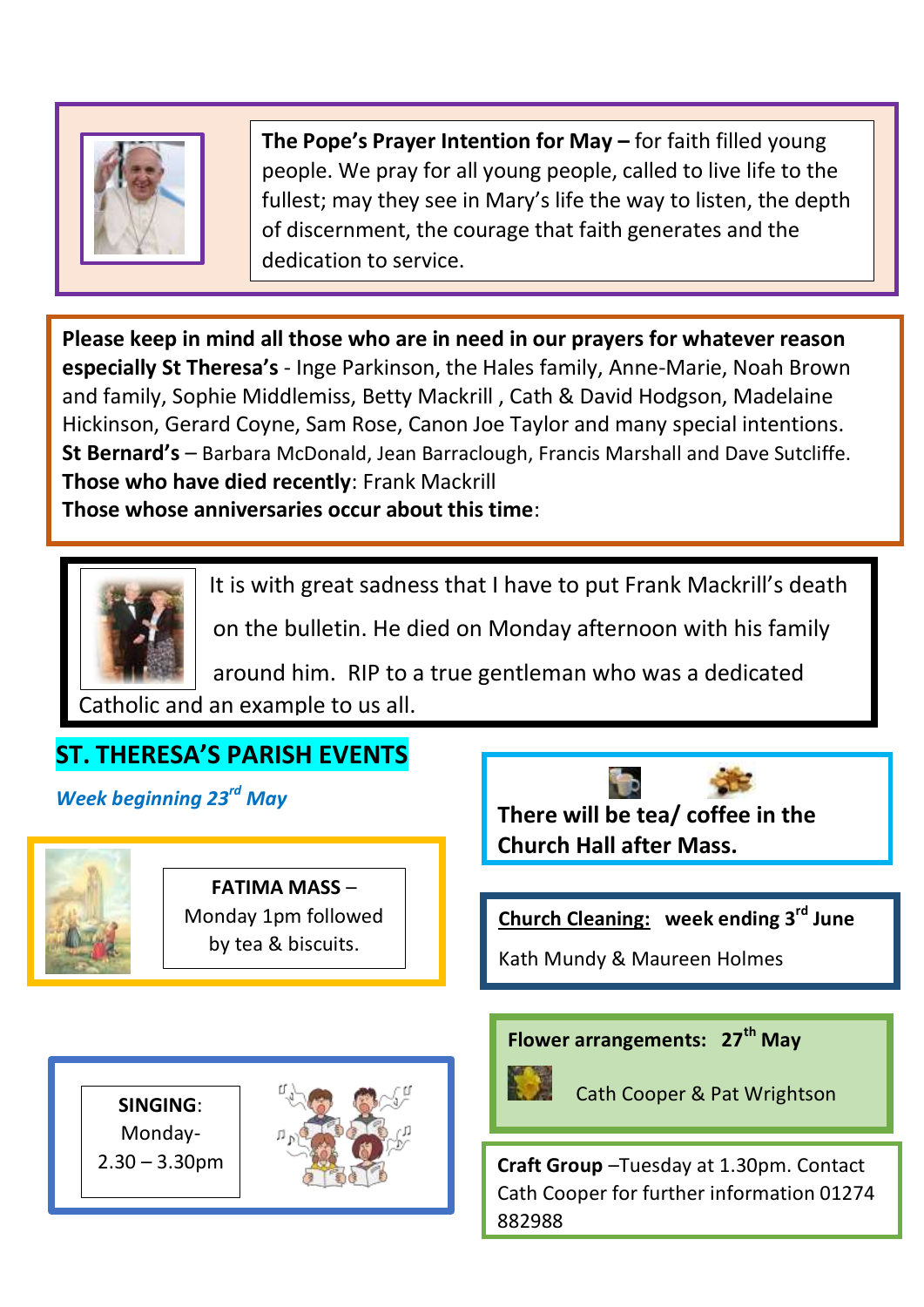**St Theresa's Playgroup** – meets in the hall every Tuesday and Thursday in term time from 9.15am to 11.15am. Children aged 0 to preschool. £2 per child. **Thursday 26th will be a Diamond Jubilee celebration party.**

**SUMMER FAIR – 26th June 2022 -** *A big thank you to all the children who have donated their much loved soft toys. Please keep looking for more. Thanks also to people who have donated bottles, cans and tins of food. Please keep them coming in. We want the summer fair to be the big success it was pre-pandemic.*





**May is dedicated to Our Blessed Lady.**



As we pray the rosary we remember the life of Jesus and his mother, Mary. It helps us to contemplate Christ and His love for humanity through His Mother, and our mother, on whom He has lavished so much love. The rosary allows us to really focus on what Jesus did and said. The people of Ukraine still need our prayers.

#### **ST THERESA'S PARISH WORKING WEEKEND – Saturday May 21st 2022 at 10am**

We are so lucky here at St Theresa's. Although we are a small congregation we work together for the benefit of the parish and others. We care for each other. Our missionary work is active both within the parish and in support of many others. Today, people once again have given their time to do repairs and maintenance even though we are not getting any younger.

## *DEANERY EVENTS: [www.halifax-deanery.org.uk](http://www.halifax-deanery.org.uk/)*

**SVP** has a group at St Mary's – contact 07512011440

Brew and Chat – 2<sup>nd</sup> Monday of the month at St Columba's Church.